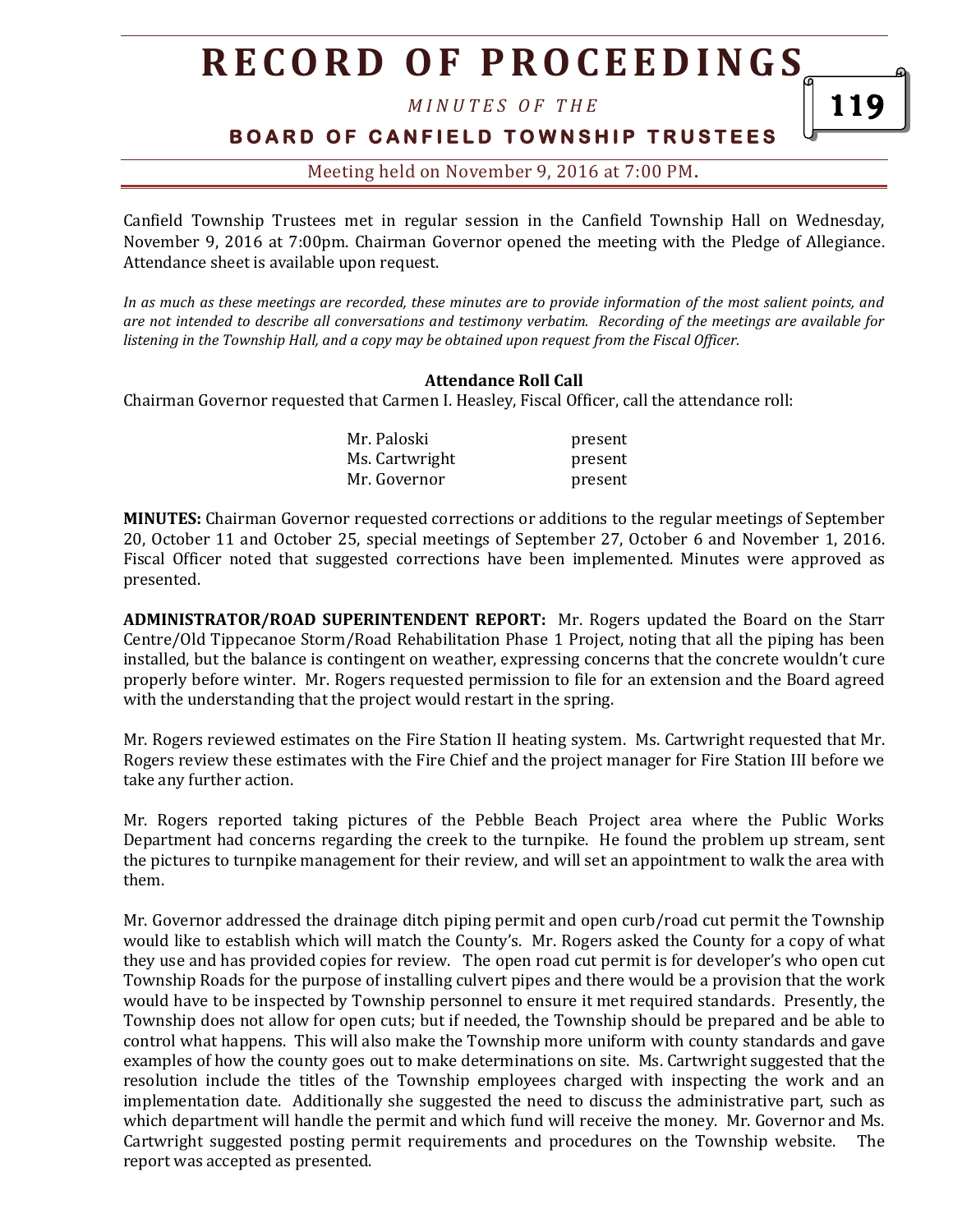*M I N U T E S O F T H E* 

# **BOARD OF CANFIELD TOWNSHIP TRUSTEES**

Meeting held on November 9, 2016 at 7:00 PM**.**

| <b>ZONING REPORT</b>           | <b>Estimate of</b><br><b>Structure Value</b> |            | Permit Fee Charge in<br><b>Dollars</b> |         | <b>Occupancy Fee</b><br><b>Charge in Dollars</b> |        | # of Permits |
|--------------------------------|----------------------------------------------|------------|----------------------------------------|---------|--------------------------------------------------|--------|--------------|
| <b>Residential - New Homes</b> |                                              | 7,317,352  |                                        | 44,693  | \$                                               | ------ | 28           |
| <b>Commercial</b>              |                                              | 1,506,577  |                                        | 9.267   | \$                                               | ------ | 68           |
| <b>Other</b>                   |                                              | 8,025,952  |                                        | 50,235  |                                                  | ------ | 24           |
|                                |                                              | 16,849,881 |                                        | 104,195 |                                                  | ------ | 122          |

**FISCAL OFFICER'S REPORT:** Chairman Governor called on the Fiscal Officer, Carmen I. Heasley, to present the financials. The Fiscal Officer reviewed warrants, electronic payments and four purchase orders.

Fiscal Officer noted discussions with Home Savings and Loan and is still waiting to hear if they will hold the rate at 2% for another 90 days; if not she recommended moving the funds back to Farmers National and holding the funds liquid until we see an improvement in the market. At least Farmers will pay Star Ohio rates. Ms. Cartwright questioned the amount we have in Star Ohio Plus. Fiscal Officer explained that Star Ohio will come down slower than local banking institutions and will go up faster than local banking institutions making Star Ohio very attractive.

Ms. Cartwright inquired about our OPWC project, asking how that will impact the current budget. Fiscal Officer noted that upon getting invoices from contractor, she will help Mr. Rogers with OPWC paperwork to file for payment. Upon OPWC notifying the Township that payment has been issued…she will record as soon as she is aware and post appropriately. We cannot adjust the budget until we know that the last invoice has been received for payment for this year. At that time, she will bring that information to the Board for any necessary budget adjustments to be made; most likely mid to late December. She will hold purchase orders open until last day of year; re-open on the first day of the following year. We will have a clean budget to work with the following year. The report was accepted as presented.

#### **OLD BUSINESS**

#### **RESOLUTION 2016-11-09-166**

### **OPWC, Starr Centre/Old Tippecanoe Storm/Road Rehabilitation Phase II Loan**

Ms. Cartwright moved to approve applying to Ohio Public Works Commission (OPWC) for a 100% loan of \$273,222.00 for the Starr Centre/Old Tippecanoe Storm/Road Rehabilitation Phase II Project at zero percent for a term of twenty-five years. The Motion was seconded by Mr. Governor. Discussion: Ms. Cartwright explained the availability of no interest loan money from OPWC for projects that weren't funded for 2017. It's going to be given on a first come bases…where we can get our project fully funded thru the loan program. The project total is \$325,264 with the Township's share being \$52,042, a grant of \$146,369 and a zero percent loan of \$126,853. The Township will still contribute \$52,042, but apply for 100% of the balance as a loan of \$273,222. The \$273,222 at zero percent loan over 20 to 30 years, which is the useful life, will make the payments around \$13,661.10 to \$9,107.40 per year. We must first make a decision…is it feasible and what terms will work with our budget. Option 2 would be to reapply next year increasing our local share with no guarantees that the project would be funded. Ms. Cartwright will advise Tim Yova of the Board's intent to move forward with the loan. Roll Call: Mr. Paloski, yes; Ms. Cartwright, yes; Mr. Governor, yes. Motion carried 3-0.

120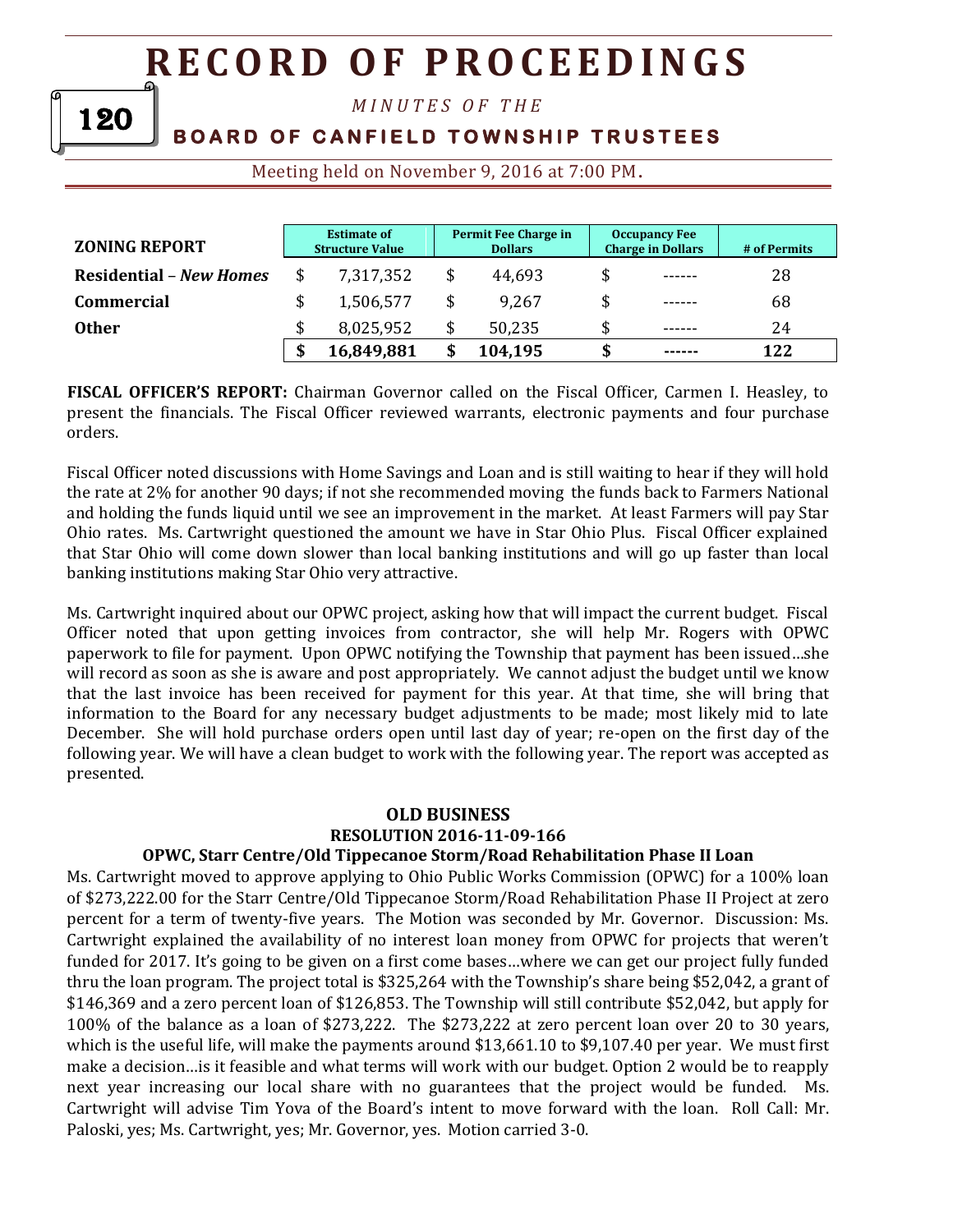*M I N U T E S O F T H E* 

## **BOARD OF CANFIELD TOWNSHIP TRUSTEES**

Meeting held on November 9, 2016 at 7:00 PM**.**

### **NEW BUSINESS RESOLUTION 2016-11-09-167 Warrants & Electronic Payments**

Mr. Governor moved to approve Warrants #11397 thru #11428, electronic payments 360-2016 thru 396-2016 as general & payroll obligations of the Township in the amount of \$223,802.23. The Motion was seconded by Mr. Paloski. Roll Call: Mr. Paloski, yes; Ms. Cartwright, yes; Mr. Governor, yes. Motion carried 3 to 0.

#### **RESOLUTION 2016-11-09-168 Purchase Orders**

Mr. Governor moved to approve Purchase Orders PO 40-2016 – PO 44-2016 to encumber funds of the Township for a total of \$41,100.00. The Motion was seconded by Mr. Paloski. . Roll Call: Mr. Paloski, yes; Ms. Cartwright, yes; Mr. Governor, yes. Motion carried 3 to 0.

**Trustees Comments:** Mr. Governor suggested having a season ending meeting with the Canfield Soccer Club just to touch base with them to address any issues sooner than later and recommending Mr. Paloski to attend that meeting as Township Trustee. Mr. Paloski has spoken with Mr. Rogers and will attend the meeting when it is set.

**Next Meeting Dates:** The next regular meetings will be held on November 22 and December 13 at 7pm. Special meeting will be held on November 17 at 2:00pm for a 2016 and 2017 Budget Hearing to start at 2pm until 4:30pm. The special meeting has been advertised to include any business that pertains to the budget that maybe necessary.

#### **RESOLUTION 2016-11-09-169 Executive Session**

Mr. Governor moved to adjourn into executive session in accordance with ORC 121.22(G) 1-6 at 7:53pm to discuss the employment of public employees, purchase or sale of public land, discuss pending court action and security matters of the Township. The Motion was seconded by Mr. Paloski. Roll Call: Mr. Paloski, yes; Ms. Cartwright; yes; Mr. Governor, yes. Motion carried 3 to 0.

The Board returned to open session at 9:10pm.

### **RESOLUTION 2016-11-09-170 A. Thomas Appraisal Associates**

Ms. Cartwright moved to approve A. Thomas Appraisal Associates to perform an appraisal of Township owned property located at 6205 S. Raccoon Road at a cost not to exceed \$275.00. The Motion was seconded by Mr. Governor. Roll Call: Mr. Paloski, yes; Ms. Cartwright; yes; Mr. Governor, yes. Motion carried 3 to 0.

# **RESOLUTION 2016-11-09-171**

## **Post and Advertise Part-Time Zoning Position**

Ms. Cartwright moved to post internally as per the Union Contract and to advertise in 3 venues; *The Youngstown Vindicator; [www.Vindy.com](http://www.vindy.com/)* and the Township website for the position of part-time Township Zoning Inspector. The ad would run for three consecutive Sundays and Wednesdays in *The Vindicator* beginning Sunday, November 13, 2016, and shall be posted and appear on the Township website. The Motion was seconded by Mr. Governor. Discussion: Ms. Cartwright Ms. Cartwright

121